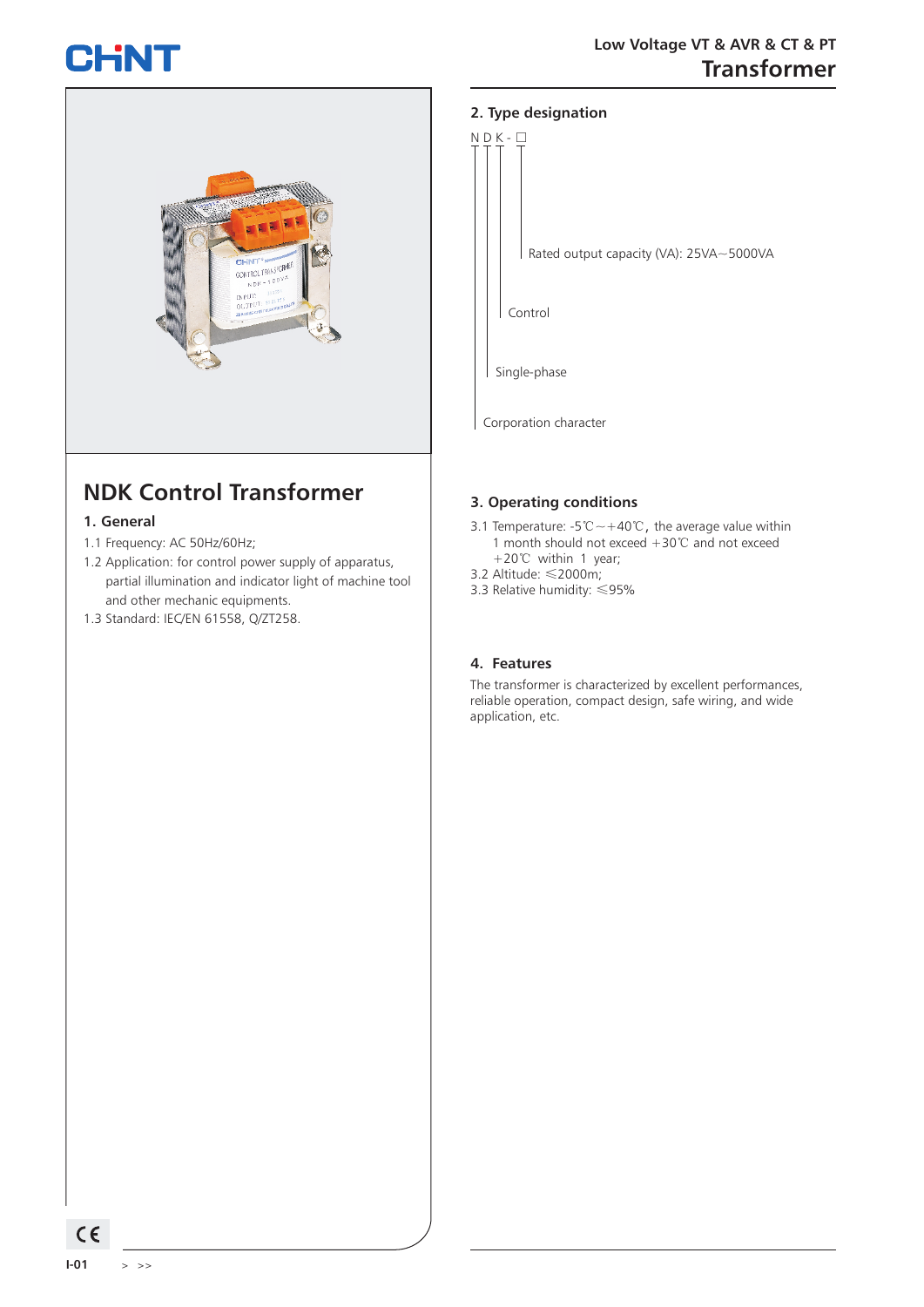

#### **5. Technical data**

| <b>Model</b>    | Capacity<br>(VA) | Rated<br>input voltage(V) | Rated<br>output voltage(V)              | Frequency<br>(Hz) |
|-----------------|------------------|---------------------------|-----------------------------------------|-------------------|
| NDK-25          | 25               | 230, 400                  | 6, 12, 24,<br>36, 110, 127,<br>230, 400 | 50/60             |
| <b>NDK-50</b>   | 50               |                           |                                         |                   |
| <b>NDK-100</b>  | 100              |                           |                                         |                   |
| <b>NDK-150</b>  | 150              |                           |                                         |                   |
| <b>NDK-200</b>  | 200              |                           |                                         |                   |
| <b>NDK-250</b>  | 250              |                           |                                         |                   |
| <b>NDK-300</b>  | 300              |                           |                                         |                   |
| <b>NDK-400</b>  | 400              |                           |                                         |                   |
| <b>NDK-500</b>  | 500              |                           |                                         |                   |
| <b>NDK-700</b>  | 700              |                           |                                         |                   |
| NDK-1000        | 1000             |                           |                                         |                   |
| <b>NDK-1500</b> | 1500             |                           |                                         |                   |
| NDK-2000        | 2000             |                           |                                         |                   |
| NDK-3000        | 3000             |                           |                                         |                   |
| NDK-4000        | 4000             |                           |                                         |                   |
| <b>NDK-5000</b> | 5000             |                           |                                         |                   |

Note: Customized products are available.

#### **6. Overall and mounting dimensions**

 $NDK-25 \sim 1000$ 



NDK-1500~5000

**I**





F 10  $\Xi$ 

> >> **I-02**